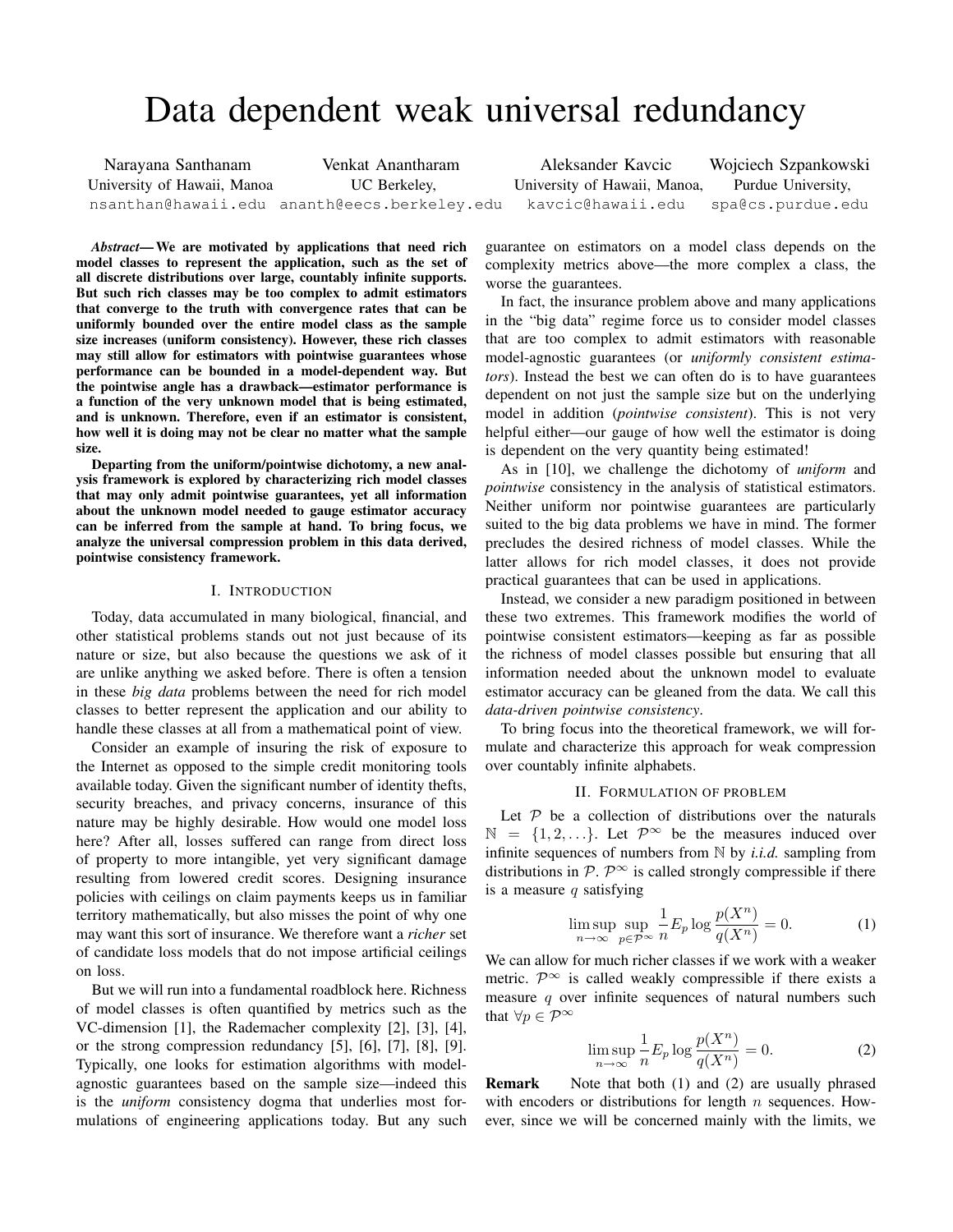can use the simpler formulations as above. See [11] for a formal explanation of why these formulations are completely equivalent.

Throughout this paper, the class  $\mathcal{P}^{\infty}$  will be weakly compressible but not necesssarily strongly so. The problem with the weak formulation is that we know the measure  $q$  is a good *universal sequential encoding* of the unknown p for long enough sequences. But "long enough" depends on the unknown  $p$  since the convergence to limit may not be uniform in (2). Can we clarify this in (2) using the *data* generated?

Therefore, given any accuracy  $\delta > 0$  we ask for an indicator function  $\Phi : \mathbb{N}^* \to \{0, 1\}$  that will clarify this point. The function above observes a sequence in  $\mathbb{N}^*$ , and decides what sequence length is long enough that the normalized KL divergence in (2) above is below  $\delta$ , and in addition will remain below  $\delta$  for longer sequences.

From a notational point of view, we require  $\Phi(x^i x_{i+1}) \geq$  $\Phi(x^i)$ —namely, once  $\Phi$  indicates that the length is "long enough" that the normalized KL will remain below  $\delta$  from that point on, it cannot renege later. When  $\Phi$  turns 1, we say the scheme *enters* the compression game. Furthermore, we require that for all  $p \in \mathcal{P}^{\infty}$ ,

$$
p(\Phi \text{ enters}) = p(X^n : \lim_{n \to \infty} \Phi(X^n) = 1) = 1.
$$

Fix a universal measure q. Given  $\delta > 0$ ,  $\Phi$  is  $\delta$ -premature for a source  $p \in \mathcal{P}^{\infty}$  and string  $x_1^i$  if for some  $j \leq i$ ,

$$
\Phi(x_1^j)=1 \text{ and } \frac{1}{j}E_p\log\frac{p(X^j)}{q(X^j)} > \delta.
$$

Note that given a measure  $p$ , the set of all strings on which  $\Phi$  is  $\delta$ -premature can be identified with a prefix free set corresponding to the first times the accuracy condition was violated for the strings. The probability under  $p$  of  $\Phi$  being δ−premature is the probability of this prefix free set.

**Definition 1.** Given a weakly compressible class  $\mathcal{P}^{\infty}$  we would like to find a universal measure  $q$  such that for any accuracy  $\delta > 0$  and confidence  $\eta > 0$ , there is an indicator  $\Phi$ such that no matter what  $p \in \mathcal{P}^{\infty}$  is in force,

$$
p(\Phi \text{ is } \delta-\text{premature}) < \eta.
$$

If possible, such a class is weakly compressible in the *data derived* sense  $(d.w.c)$ .

The operational justification for our formulation of *d.w.c* classes of *i.i.d.* sources can be articulated as follows. Given such a class, let q be any measure over infinite length sequences that verifies the definition, i.e. such that for every  $\delta > 0$  and  $\eta > 0$  there is some  $\Phi_{\delta,\eta}$  :  $\mathbb{N}^* \mapsto \{0,1\}$  for which the probability under every  $p$  in the model class that  $\Phi_{\delta,\eta}$  is  $\delta$ -premature is less than  $\eta$ .

As we observe the realization of the *i.i.d.* data samples from the (unknown) source  $p$  in the model class, we will eventually see a string of some (random) length  $n = n(\delta, \eta, p)$  (say  $x_1^n$ ) such that  $\Phi_{\delta,\eta}(x_1^n) = 1$ . Now, even though we do not know p, we get the guarantee (with confidence  $\geq 1 - \eta$ ) that using  $q$  to compress any subsequent length- $n$  or longer sequence of symbols in the usual way (*i.e.*,  $-\log q(x^k)$  bits for a sequence  $x^k$ ) incurs an expected per-symbol redundancy  $\leq \delta$ .

As an example, suppose  $\mathcal{P}^{\infty}$  is strongly compressible in addition, namely there exists a measure  $q$  satisfying (1). For all  $\delta > 0$ , the sets

$$
N_{\delta} = \{n : \sup_{p \in \mathcal{P}^{\infty}} \frac{1}{n} E_p \log \frac{p(X^n)}{q(X^n)} > \delta\}
$$

are finite. Suppose we set for any  $\delta$ ,  $\Phi(x^i) = 1$  if  $i \ge \max N_\delta$ and 0 else, for all  $p \in \mathcal{P}^{\infty}$  that  $p(\Phi \text{ is } \delta-\text{premature}) = 0$ . Therefore, the more interesting case is when  $\mathcal{P}^{\infty}$  is weakly compressible, but not strongly. Instead of restricting model classes severely as strong compressibility does, data driven weak compressibility does not depend on the entire class being "simple", but only requires that local neighborhoods be simple.

In this paper, we obtain a condition that is both necessary and sufficient for an *i.i.d.* class  $\mathcal{P}^{\infty}$  to be data-driven weakly compressible.

Remark This is similar to a formulation of a prediction question in [10]. Suppose we have a collection  $\mathcal{P}^{\infty}$  of *i.i.d.* measures, and samples  $X_1, X_2, \ldots$  from an unknown  $p \in \mathcal{P}^{\infty}$ . Given a confidence  $\eta > 0$ , can we come up with a mapping  $\Phi : \mathbb{N}^* \to \mathbb{R} \cup \infty$  such that for all p,

$$
p(\Phi(X^i) < X_{i+1}) < \eta
$$

and  $\Phi$  is finite eventually almost surely? If so, we say  $\mathcal{P}^{\infty}$  is insurable, see [10] for details.  $\Box$ 

# III. NECESSARY AND SUFFICIENT CONDITIONS FOR *d.w.c*

Very complex local neighborhoods kill *d.w.c*. An indicator scheme could be "deceived" by some process  $p \in \mathcal{P}^{\infty}$  into certifying accuracy, while a close enough distribution lurks with very bad performance. Note that since  $\mathcal{P}^{\infty}$  are *i.i.d.*, the sources therein can be identified without confusion using their single letter marginals as well.

For any two measures  $p$  and  $q$ , we let

$$
D_n(p||q) \stackrel{\text{def}}{=} E_{p(X^n)} \log \frac{p(X^n)}{q(X^n)},
$$

the KL divergence between the distributions induced over length *n* sequences by  $p$  and  $q$  respectively. Furthermore, for measures  $p$  and  $q$ ,

$$
\mathcal{J}(p,q) = D_1\left(p||\frac{p+q}{2}\right) + D_1\left(q||\frac{p+q}{2}\right),\,
$$

where in the above, the KL divergences are taken between the single letter distributions corresponding to  $p$  and  $q$ .

An  $\epsilon$ *-neighborhood* of  $p \in \mathcal{P}^{\infty}$  is the set  $B(p, \epsilon)$  of all sources  $p' \in \mathcal{P}^{\infty}$  such that  $\mathcal{J}(p, p') < \epsilon$ .

#### *A. Deceptive measures*

Roughly speaking,  $p \in \mathcal{P}^{\infty}$  is *deceptive* if the strong redundancy of neighborhoods of  $p$  is bounded away from 0 in the limit as the neighborhood shrinks to 0. More precisely,

$$
\lim_{\epsilon \to 0} \inf_{q} \limsup_{n \to \infty} \sup_{p' \in B(p,\epsilon)} \frac{1}{n} D_n(p'||q) > 0.
$$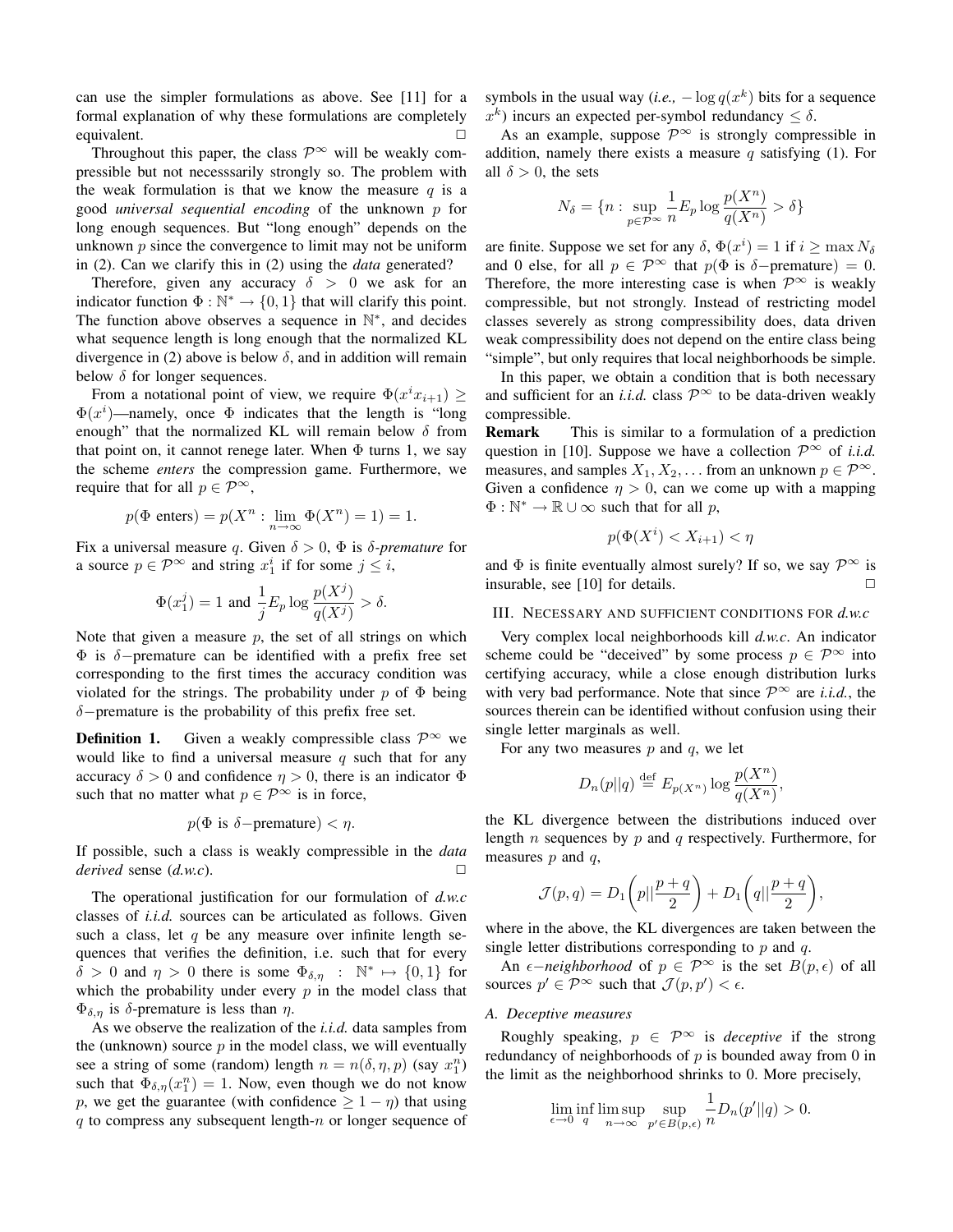For example, consider the class of all monotone sources over N (all sources such that the probability of  $i \geq$  that of  $i + 1$ ). It is easy to see that the distribution that assigns probability 1 to 1 is deceptive, and in the same way that all sources in the collection are deceptive.

**Lemma 1.** If  $p \in \mathcal{P}^{\infty}$  is not deceptive, then there is a measure  $q^*$  such that

$$
\lim_{\epsilon \to 0} \limsup_{n \to \infty} \sup_{p' \in B(p,\epsilon)} \frac{1}{n} D_n(p' || q^*) = 0.
$$

**Proof** Consider the sequence of neigborhoods  $B(p, 1/m)$ . Because  $p$  is not deceptive, we can find a sequence of measures  $q_m$  such that

$$
\limsup_{n \to \infty} \sup_{p' \in B(p, 1/m)} \frac{1}{n} D_n(p' || q_m) \le \delta_m + \frac{1}{m},
$$

where  $\lim_{m\to\infty} \delta_m \to 0$ . The lemma is satisfied by the measure that assigns probability to any sequence x

$$
q^*(\mathbf{x}) = \sum_{m \ge 1} \frac{q_m(\mathbf{x})}{m(m+1)}.
$$

## *B. Main result*

Our main result relates deceptive measures to *d.w.c*.

**Theorem 2.** 
$$
\mathcal{P}^{\infty}
$$
 is *d.w.c* iff no  $p \in \mathcal{P}^{\infty}$  is deceptive.  $\Box$ 

**Remark** We prove that  $\mathcal{P}^{\infty}$  is insurable iff some neighborhood (as defined here) of every  $p \in \mathcal{P}^{\infty}$  is tight.  $\Box$ From Lemma 8, we therefore obtain

**Corollary 3.** If  $\mathcal{P}^{\infty}$  is *d.w.c*, then  $\mathcal{P}^{\infty}$  is insurable.  $\Box$ 

### IV. NECESSARY PART

This side of the characterization follows very naturally from the definition of deceptive measures.

**Theorem 4.**  $\mathcal{P}^{\infty}$  is *d.w.c* only if no  $p \in \mathcal{P}^{\infty}$  is deceptive. Proof We prove the contrapositive of the statement above. Namely we show that if some  $p \in \mathcal{P}^{\infty}$  is deceptive, then  $\exists \eta > 0$  and  $\delta > 0$  such that  $\forall$  indicator schemes  $\Phi$ , there is some  $p' \in \mathcal{P}^{\infty}$  such that  $p'(\Phi \text{ is } \delta-\text{premature}) > \eta$ .

To pick  $\eta$ , choose any  $\alpha > 0$ , and pick  $\eta = 1 - \alpha$ . Since p is deceptive, we can pick a  $\delta$  that is  $> 0$  and

$$
<\lim_{\epsilon\to 0}\limsup_{n\to\infty}\sup_{p'\in B(p,\epsilon)}\frac{1}{n}D_n(p'||q).
$$

The rest of the proof applies for all measures  $q$  and all indicator schemes  $\Phi$ . For all  $n \geq 1$ , let

$$
R_n \stackrel{\text{def}}{=} \{x^n : \Phi(x^n) = 1\}
$$

be the set of sequences of length n on which  $\Phi$  has entered and let  $N \ge 4/\alpha$  be a number such that  $p(R_N) > 1 - \alpha/2$ .

Set<sup>1</sup>  $\epsilon = \frac{1}{16(\ln 2)N^8}$ . Applying Lemma 7 to distributions over length-N sequences induced by p and any  $\tilde{p} \in \mathcal{P}^{\infty}$  such that  $\mathcal{J}(p, \tilde{p}) \leq \epsilon$ , we have

$$
\tilde{p}(R_N) \ge 1 - \alpha/2 - \frac{2}{N} \ge 1 - \alpha. \tag{3}
$$

Note that

$$
\inf_{q} \limsup_{n \to \infty} \sup_{p' \in B(p,\epsilon)} \frac{1}{n} D_n(p' || q)
$$

is non-increasing with  $\epsilon$ , and that the limit as  $\epsilon \to 0$  is  $> \delta$ . Therefore, we can choose  $n > N$  and  $\tilde{p} \in B(p, \epsilon)$  such that

$$
\tilde{p}(R_n) \ge 1 - \alpha
$$
 and  $\frac{1}{n}D_n(\tilde{p}||q) > \delta$ .

This in turn means for the choice of  $\eta$  and  $\delta$  above,  $\tilde{p}(\Phi)$  is  $\delta$ -premature ) >  $\eta$ . Because  $\Phi$  and  $q$  were arbitrary, the theorem follows.

## V. SUFFICIENT PART

When no  $p \in \mathcal{P}^{\infty}$  is deceptive, we construct a measure q such that given any confidence  $\eta > 0$  and accuracy  $\delta$ , there is a indicator scheme  $\Phi$  that is  $\delta$ -premature with probability  $\leq \eta$ .

From Lemma 1, if no  $p \in \mathcal{P}^{\infty}$  is deceptive, there is for each  $p \in \mathcal{P}^{\infty}$  a neighborhood  $B(p, \epsilon_p)$  such that

$$
\limsup_{n \to \infty} \sup_{p' \in B(p, \epsilon_p)} \frac{1}{n} D_n(p' || q^*) < \delta.
$$

We pick such a neighborhood  $B(p, \epsilon_p)$  for each  $p \in \mathcal{P}$  and call it the *reach* of  $p$ . The reach of  $p$  will play the role of the set of measures in  $\mathcal{P}^{\infty}$  for which it will be okay to eventually set indicators assuming  $p$  is in force.

# *A. Topology of*  $P$  *with the*  $\ell_1$  *metric*

To prove that  $\mathcal{P}^{\infty}$  is *d.w.c* if no measure is deceptive, we will need to find a way to cover  $P$  with countably many sets of the form  $B(p, \epsilon_p)$  above. Unfortunately,  $\mathcal{J}(p,q)$  is not a metric, so it is not immediately clear how to go about doing this. On the other hand note that  $\mathcal{J}(p',p) \leq |p-p'|_1 / \ln 2$ , where  $|p - p'|_1$  denotes the  $\ell_1$  distance between the single letter marginals of  $p$  and  $p'$  (see Lemma 6 in the Appendix). Therefore, we can instead bootstrap off an understanding of the topology induced on  $P$  by the  $\ell_1$  metric.

The topology induced on  $P$  by the  $\ell_1$  metric is Lindelöf, i.e. any covering of  $P$  with open sets in the  $\ell_1$  topology has a countable subcover (see [12, Defn. 6.4] for definitions and properties of Lindelöf topological spaces). See [10] for the proof of why  $P$  is Lindelöf.

### *B. Sufficient condition*

We now have the machinery required to prove that if no  $p \in \mathcal{P}^{\infty}$  is deceptive, then  $\mathcal{P}^{\infty}$  is *d.w.c.* 

**Theorem 5.** If no  $p \in \mathcal{P}$  is deceptive, then  $\mathcal{P}^{\infty}$  is *d.w.c.* **Proof** The proof is constructive. For any confidence  $0 < \eta <$ 1 and accuracy  $\delta$ , we obtain an indicator scheme  $\Phi$  such that for all  $p \in \mathcal{P}^{\infty}$ ,

$$
p(\Phi \text{ is } \delta-\text{premature}) < \eta.
$$

<sup>&</sup>lt;sup>1</sup>Please note that in the interest of simplicity, we have not attempted to provide the best scaling for  $\epsilon$  or the tightest possible bounds in arguments below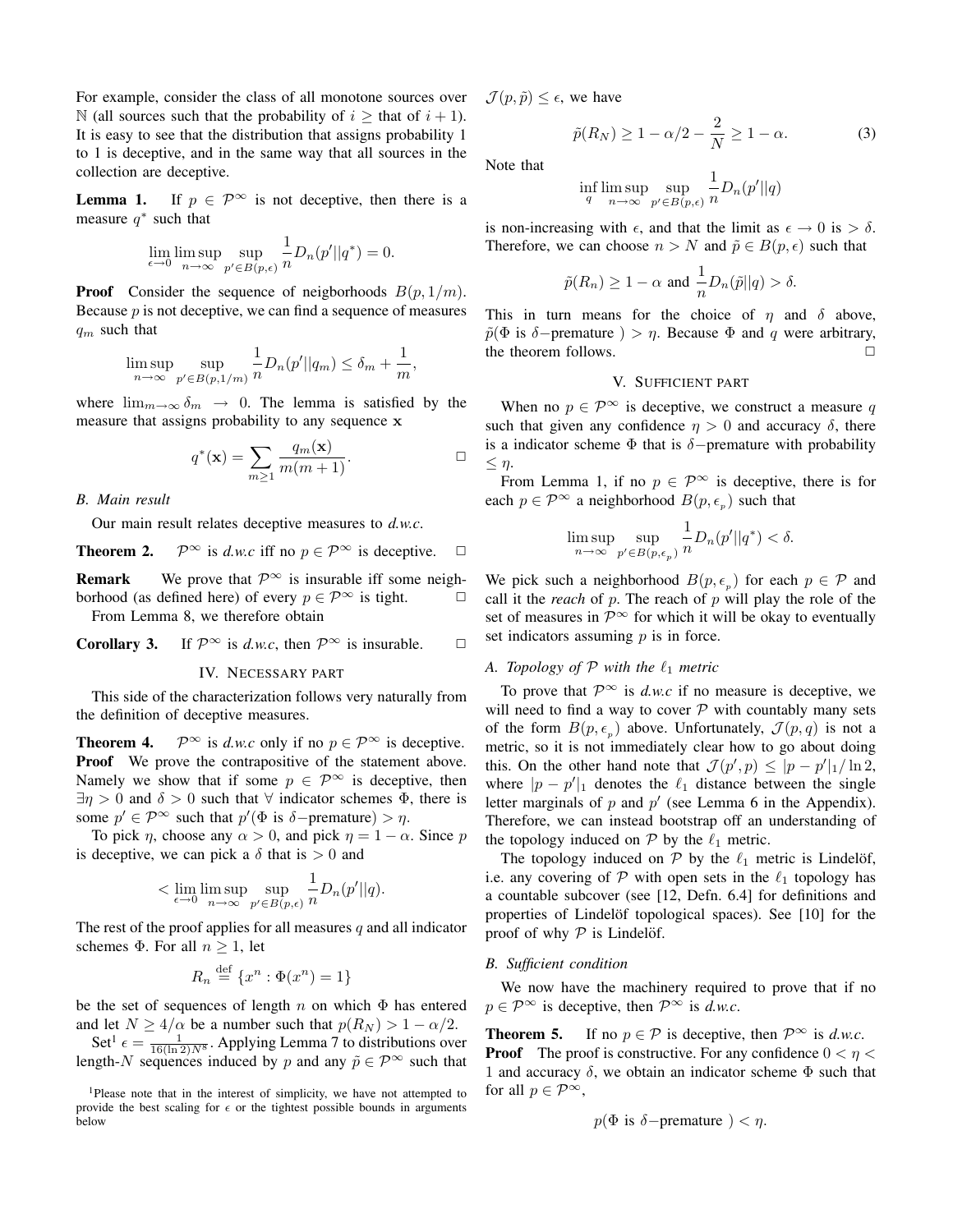Wherever we use  $\ell_1$  distances  $|p - \tau|_1$ , it will be understood that we mean the one dimensional marginals of the measures p and  $\tau$  respectively.

For  $p \in \mathcal{P}$ , define the following set

$$
Q_p = \left\{ \tau : |p - \tau|_1 < \frac{\epsilon_p^2 (\ln 2)^2}{16} \right\},\
$$

where  $\epsilon_p$  is the reach of p, and  $\tau$  above is any distribution over  $\mathbb N$  (not necessarily in  $\mathcal P$ ). We will call  $Q_p$  as the *zone* of p. The set  $Q_p$  is non-empty when  $\epsilon_p > 0$ .

For large enough  $n$ , the set of sequences of length  $n$  with empirical distribution in  $Q_p$  will ensure that the indicator scheme  $\Phi$  to be proposed enters with probability 1 when p is in force. Note that if  $\epsilon_p > 0$  is small enough then  $Q_p \cap \mathcal{P} \subset B(p, \epsilon_p)$ —we will assume wolog that  $\epsilon_p > 0$  is always taken so that  $Q_p \cap \mathcal{P} \subset B(p, \epsilon_p)$ .

Since no  $p \in \mathcal{P}$  is deceptive, none of the zones  $Q_p$  are empty and the space  $P$  of distributions can be covered by the sets  $Q_p \cap P$ , namely

$$
\mathcal{P}=\cup_{p\in\mathcal{P}}(Q_p\cap\mathcal{P}).
$$

From Section V-A, we know that  $P$  is Lindelöf under the  $\ell_1$ topology. Thus, there is a countable set  $\mathcal{P} \subseteq \mathcal{P}$ , such that  $\mathcal{P}$ is covered by the collection of relatively open sets

$$
\{Q_{\tilde{p}}\cap \mathcal{P}: \tilde{p}\in \tilde{\mathcal{P}}\}.
$$

We let the above collection be denoted by  $\mathcal{Q}_{\tilde{\mathcal{D}}}$ . We will refer to  $\overline{P}$  as the *quantization* of  $P$  and to elements of  $\overline{P}$  as *centroids* of the quantization, borrowing from commonly used literature in classification.

We index the countable set of centroids,  $\tilde{\mathcal{P}}$  (and reuse the index for the corresponding elements of  $\mathcal{Q}_{\tilde{\mathcal{D}}}$ ) by  $\iota : \tilde{\mathcal{P}} \to \mathbb{N}$ .

*a) Description of*  $q^*$ : For each  $\tilde{p} \in \tilde{\mathcal{P}}$ , from Lemma 1 we have a measure  $\tilde{q}$  such that

$$
\limsup_{n\to\infty}\sup_{p'\in B(\tilde{p},\epsilon_{\tilde{p}})}\frac{1}{n}D_n(p'||\tilde{q})<\delta.
$$

Let  $\iota(\tilde{q})$  be the label assigned to the corresponding  $\tilde{p}$  in the above enumeration of  $P$ . Then for all sequences x

$$
q^*(\mathbf{x}) = \sum_{\tilde{q}} \frac{\tilde{q}(\mathbf{x})}{\iota(\tilde{q})(\iota(\tilde{q}) + 1)}
$$

Observe again from Lemma 1 and the above quantization that for all  $p \in \mathcal{P}^{\infty}$ ,

$$
\limsup_{n \to \infty} \frac{1}{n} D_n(p||q^*) < \delta.
$$

Moreover for all  $\tilde{p} \in \tilde{\mathcal{P}}$ ,

$$
\limsup_{n \to \infty} \sup_{p' \in B(\tilde{p}, \epsilon_{\tilde{p}})} \frac{1}{n} D_n(p || q^*) < \delta. \tag{4}
$$

We now construct the indicator scheme  $\Phi$  having the property that for all  $p \in \mathcal{P}^{\infty}$ ,

$$
p(\Phi \text{ is } \delta-\text{premature}) < \eta.
$$

b) Preliminaries: Consider a length- $n$  sequence  $x^n$  on which Φ has not entered thus far. Let the empirical distribution of the sequence be  $q$ , and let

$$
\mathcal{P}_\tau' := \{p' \in \tilde{\mathcal{P}} : \tau \in Q_{p'}\}
$$

be the set of centroids in the quantization of  $P$  (elements of P) which can potentially *capture*  $\tau$ . Note that  $\tau$  in general need not belong to  $P$  or  $P$ .

If  $\mathcal{P}'_{\tau} \neq \emptyset$ , we will further refine the set of distributions that could capture  $\tau$  further to  $\mathcal{P}_{\tau} \subset \mathcal{P}'_{\tau}$  as described below. Refining  $\mathcal{P}'_{\tau}$  to  $\mathcal{P}_{\tau}$  ensures that models in  $\mathcal{P}'_{\tau}$  do not δ−prematurely capture sequences.

Let  $p$  be the model in force, which remains unknown. The idea is that we want sequences generated by (unknown)  $p$  to be captured by those centroids of the quantization  $\mathcal P$  that have  $p$  in their reach. We will require (5) below to ensure that the probability (under the unknown  $p$ ) of all sequences that may get captured by centroids  $p' \in \mathcal{P}_{\tau}$  not having p in its reach remains small. In addition, we impose (6) as well to resolve a technical issue since  $\tau$  need not, in general, belong to  $\mathcal{P}$ .

For  $p' \in \mathcal{P}'_{\tau}$ , let the reach of  $p'$  be  $\epsilon_{p'}$ , and define

$$
D_{_{p'}} := \frac{{\epsilon_{p'}}^4 (\ln 2)^4}{256} \ .
$$

In case the underlying distribution  $p$  happens to be out of the reach of  $p'$  (wrong capture), the quantity  $D_{p'}$  will later lower bound the distance of the empirical  $\tau$  in question from the underlying p.

Specifically, we place  $p'$  in  $\mathcal{P}_{\tau}$  if n satisfies

$$
\exp\left(-nD_{p'}/18\right) \le \frac{\eta}{2C(p')\iota(p')^2n(n+1)},\tag{5}
$$

and

$$
2F_{\tau}^{-1}(1-\sqrt{D_{p'}}/6) \le \log C(p'),\tag{6}
$$

where for any  $0 < \gamma < 1$ ,  $F_{\tau}^{-1}(1 - \gamma)$  is the  $1 - \gamma$  percentile of  $\tau$  as defined in [10]. where  $C(p')$  is

$$
C(p') := 2^{2 \left( \sup_{r \in B(p', \epsilon_{p'})} F_r^{-1} (1 - \sqrt{D_{p'}}/6) \right)}.
$$

Note that  $C(p')$  is finite from Lemma 8 and because  $p'$  is not deceptive. See [10] for why the above equations look this way.

*c)* Description of  $\Phi$ : For the sequence  $x^m$  with type  $\tau$ , if  $\mathcal{P}_{\tau} = \emptyset$  the scheme does not enter yet. If  $\mathcal{P}_{\tau} \neq \emptyset$ , let  $p_{\tau}$  denote the distribution in  $\mathcal{P}_{\tau}$  with the smallest index. All sequences with prefix  $x^m$  are then said to be *trapped* by  $p_{\tau}$ .

From (4),

$$
\limsup_{n\to\infty}\sup_{p'\in B(p_q,\epsilon_{p_q})}\frac{1}{n}D_n(p||q^*)<\delta,
$$

therefore the set

$$
N_{p_{\tau}} = \{ n : \sup_{p' \in B(p_q, \epsilon_{p_q})} \frac{1}{n} D_n(p||q^*) \ge \delta \}
$$

is finite. If  $m \ge \max N_{p_{\tau}}$ , we set  $\Phi(x^m) = 1$ , 0 else.